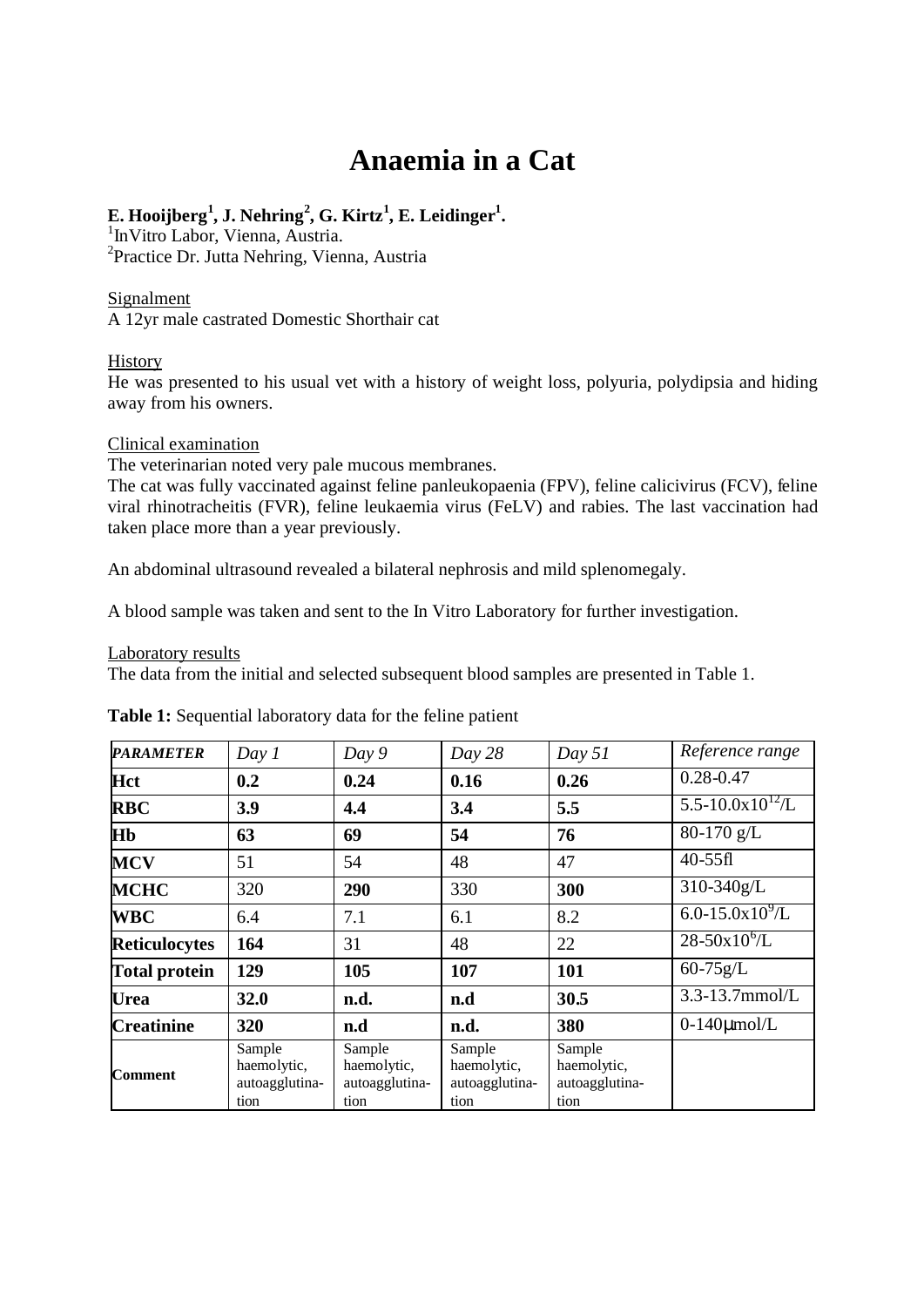The following photographs are taken from blood smears examined on Day 9 and Day 51.



**Fig. 1**: Blood smear; Day 9, 400x magnification.



**Fig. 2**: Blood smear; Day 9, 1000x magnification.